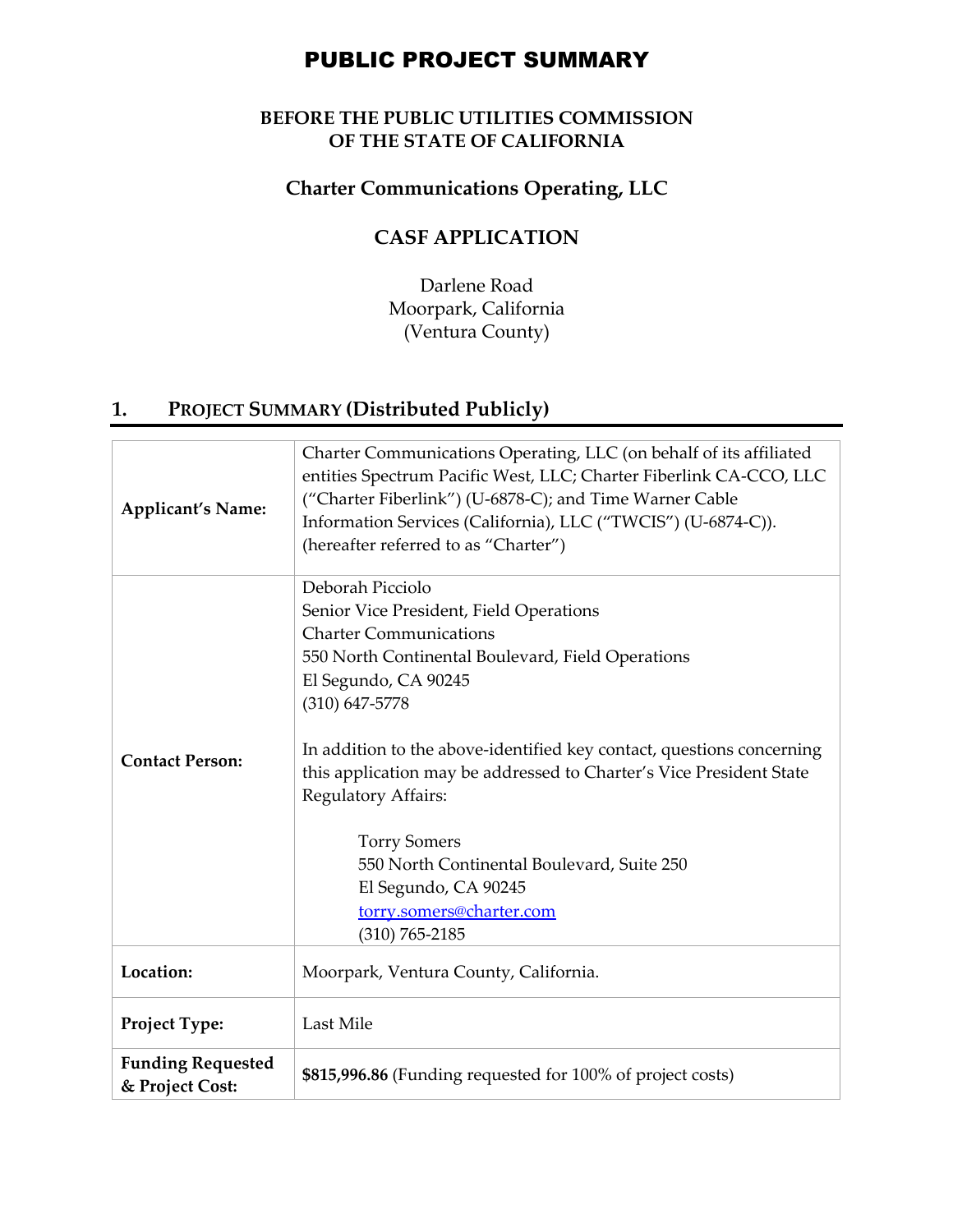## **Project Area Map**

Below is a depiction of the three census blocks to be served by the proposed project, located in Moorpark, CA. See also the map at **Attachment H** and **Attachment I**, the corresponding .kmz mapping file included in the electronic submission of this application.



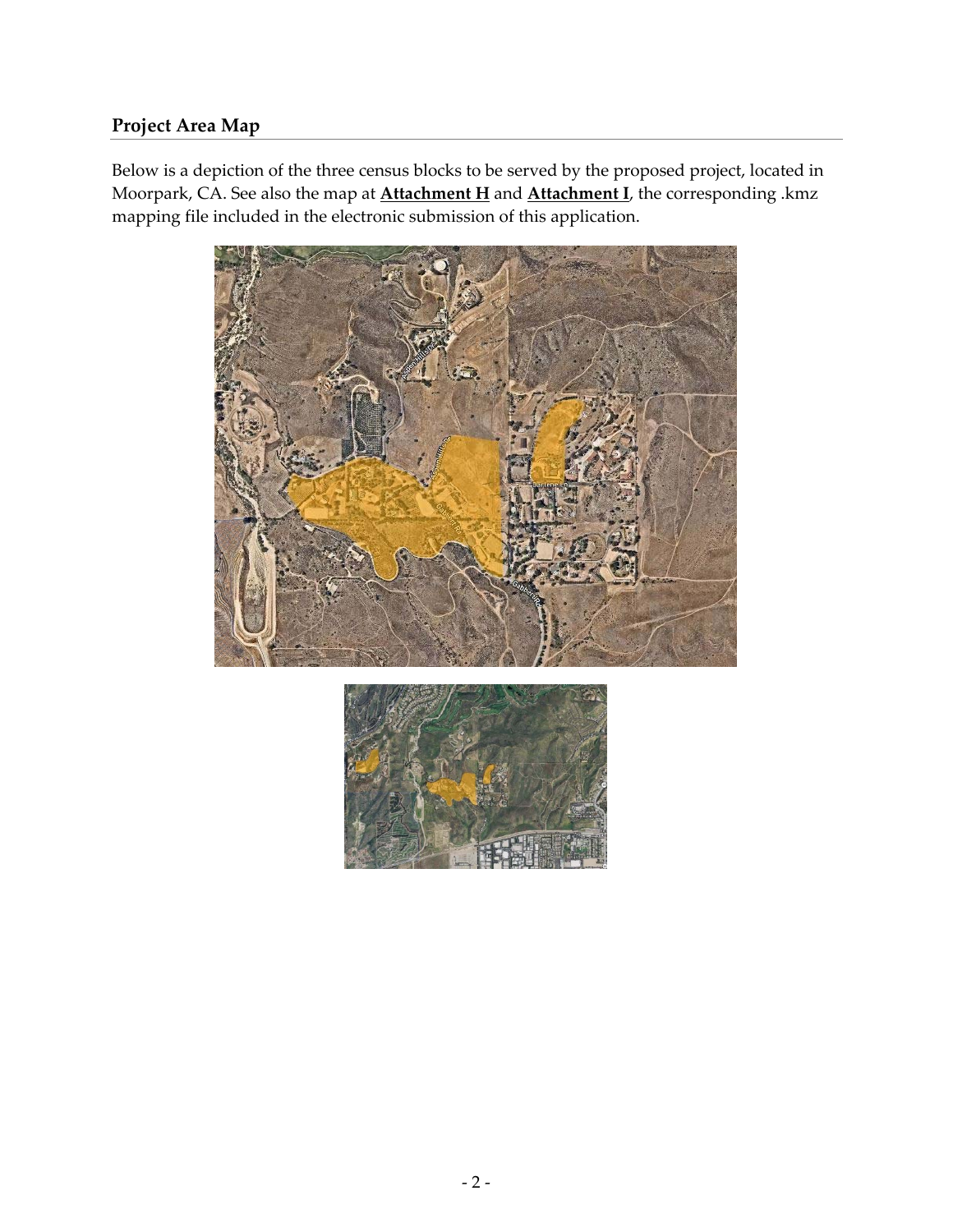#### **Description of the Project**

Charter Communications Operating, LLC (on behalf of its affiliated entities Spectrum Pacific West, LLC; Charter Fiberlink CA‐CCO, LLC (U‐6878‐C); Time Warner Cable Information Services (CA) LLC (U-6874-C) (hereinafter "Charter" or "Applicant") is applying for a grant of **\$815,996.86** from the California Advanced Services Fund (CASF) Broadband Infrastructure Grant Account. The proposed project, as described below, will enable High Speed Internet services as well as Voice over Internet Protocol (VoIP) to a total of 7 housing units (representing a population of 17 as of 2019) in the designated area in Moorpark, Ventura County, California. The project will include approximately 0.95 miles of aerial and underground fiber to connect to the tie‐in and approximately 1.06 miles of underground coax facilities. The **\$815,996.86** represents 100% of the projected cost of delivering service to these CASF‐eligible households.

Currently, residents of the Darlene Road community qualify as unserved households with no service. According to the Broadband Map, the Median Household Income for the census block group in which the project area is located is \$137,917.

With Charter's proposed project, the 7 CASF-eligible housing units will be able to choose between Spectrum products with speeds up to 940 Mbps download and 35 Mbps upload. Consumers will also be able to elect services at 400/20 or 200/10 speeds, and qualifying customers will be eligible for Spectrum Internet Assist with speeds of 30/4. There are no anchor institutions or other public facilities that will be served as part of the project.

The project would deploy 2.55 total miles of new fiber and coax plant. Of the 0.95 total miles of fiber, 0.432 miles will be aerial and 0.514 miles will be undergrounded to the fiber tie point, which is a fiber optic enclosure approximately 0.95 miles from the entrance to the project area. One new aerial node will be added at the end of the fiber ties. The laterals to new customers would total approximately .09 miles consisting of underground coax; Charter expects to install laterals using new conduit and avoid the existing dry utility conduit in compliance with CPUC safety standards.

Other necessary infrastructure enhancements include the power supplies to support the build‐ out, as well as hub upgrades including fiber optic transmitter and receiver, a CMTS port and all cabling and combiner equipment needed to connect to the system.

Charter does not have existing broadband facilities in the project area but has installed systems, hybrid fiber/coax, to the south, north and east of the project location. Charter does not have facilities to the west of the project area. Plant was never built to the project area based on the cost of providing service to limited households.

Charter does not believe that there are any other providers offering service in the project area above 6/1 speeds and with infrastructure that could be shared for the purpose of deploying broadband services. First, there is limited, if any, other provider infrastructure in the area other than satellite services. Second, Charter believes that while Frontier may have phone lines on the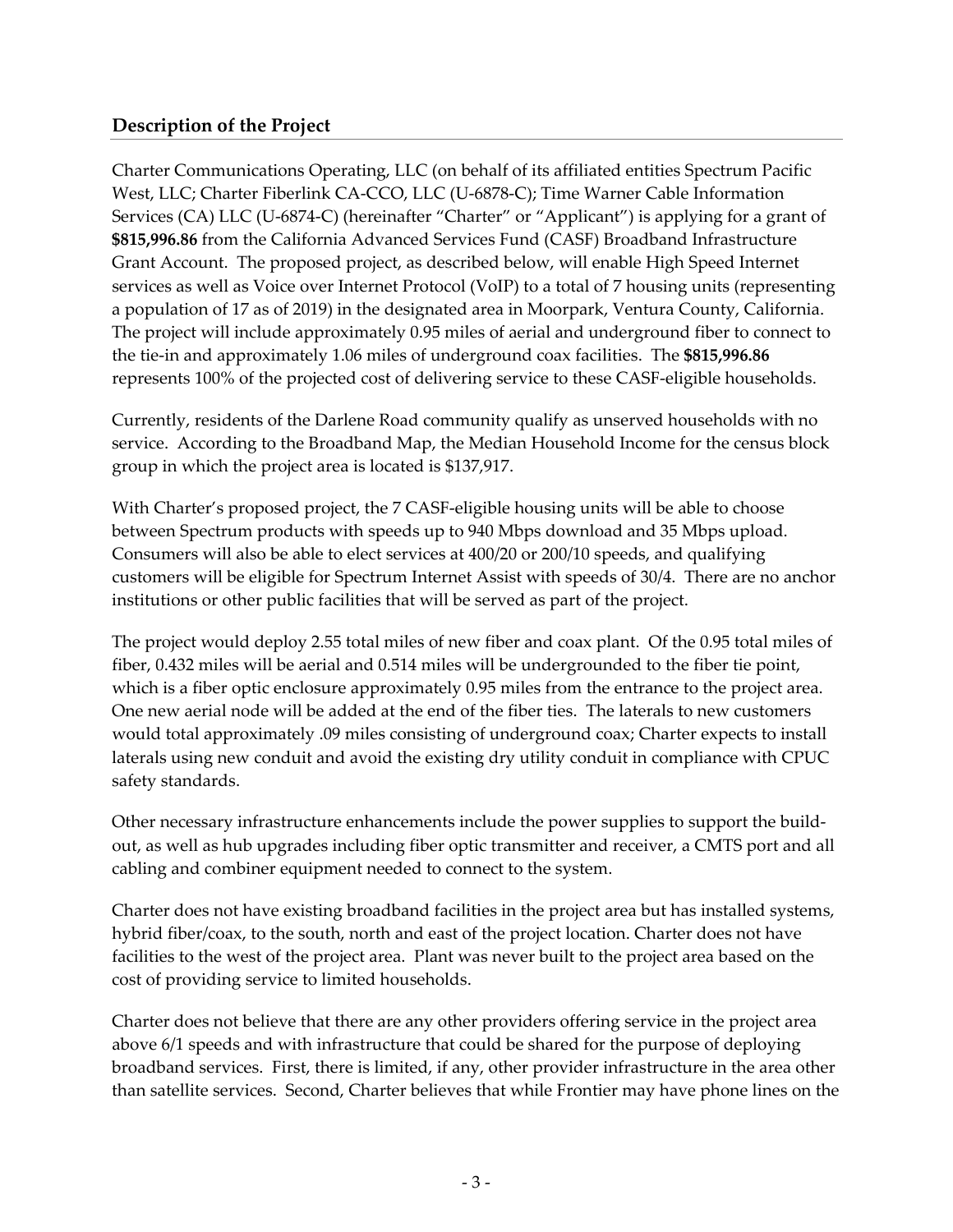utility poles in the project area, Frontier does not offer broadband services meeting the applicable thresholds for the area to be considered served.

The most conservative estimate of the project timeline is 406 total days. This does not account for overlapping of the design and private property approval stages, or several construction phases. Accounting for these overlapping phases, the project timeline could be 365 days or fewer. There is a risk factor associated with pole engineering and permitting. To the extent that some utility poles may be unable to be utilized, it is possible that some facilities will need undergrounding ‐ the potential for undergrounding is included in the project costs as a contingency item. Railroad permitting alone can take 6‐9 months for approval and implementation.

#### **Funding Request:**

- **Baseline for Eligible Project (60% of total construction costs).**
- **Presence of Dial‐up Only (40%)**: The proposed build resides within an area that is currently not served by any form of wireline or wireless facilities‐based broadband with speeds above 6/1. The only available service that may be offered in the project area is DSL service at speeds below the statutory threshold to be considered served.
- **Uses Existing Infrastructure (10%):** The project will connect to existing Charter nearby infrastructure thus avoiding additional costs for infrastructure outside of the project area. The project will also rely primarily on existing poles.
- **Makes a Significant Contribution to the Program Goal (10%):** The project is within a Broadband Consortium region that has not yet reached the goal of deploying broadband service at speeds of 6/1 to 98 percent of households.

#### **Census Blocks Covered:**

061110076061014 061110076061010 061110076061011

#### **Zip Codes Intersected:**

93021

#### **Other Issues:**

Charter requests a waiver of the CASF Program requirements that a provider set fixed rates for a 24‐month period and waive installation fees during that pricing commitment. Charter instead commits to offering rates for services in the project area that are the same as those offered to all other Charter customers in California. Charter further notes that grant of these waivers is a necessary condition to its ability to participate in the CASF program thereby helping to achieve the Commission's and Statute's goal of bringing broadband to 98% of California subscribers.